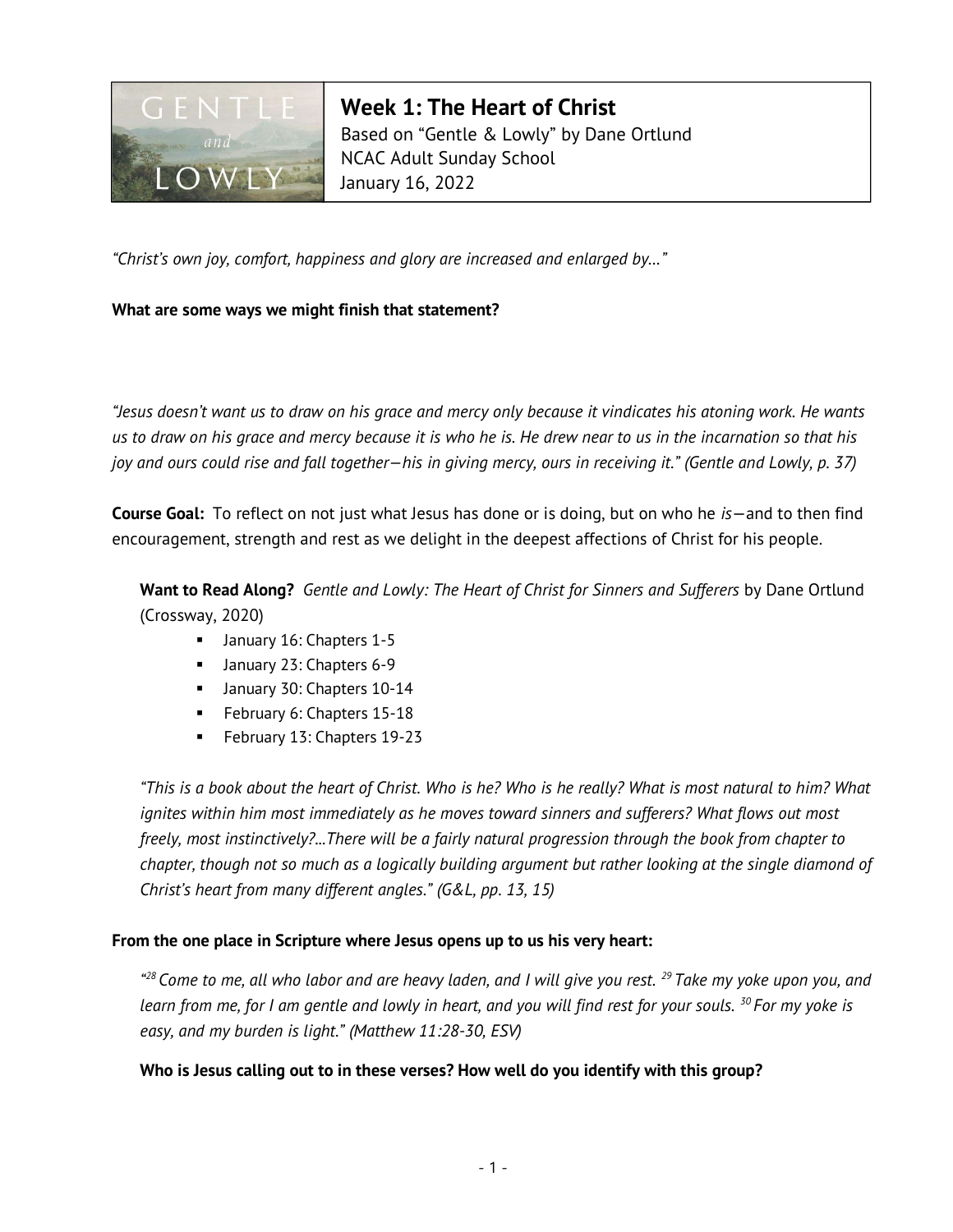What is Jesus calling us to do? What's another way of saying this? What does this require of us?

A yoke was used to link two oxen together so they could pull an object, often a plow. Jesus says, "My yoke is easy" (v. 30). The Greek word translated "easy" could be translated "kind" or "good." Given this, what does Jesus mean when he says, "My yoke is easy"? What does he not mean?

To those who come to Jesus, he promises "rest for your souls" (v. 29). What does this look like?

Jesus says, "I am gentle and lowly in heart" (v. 29). When the Bible speaks of the heart, it is speaking of the center of who we are. Our heart is what defines us, what directs us, and what drives us. When Jesus exposes his heart to us, what he tells us is that at his innermost being, he is "gentle and lowly."

Gentle: The Greek word translated "gentle" here occurs just three other times in the New Testament: in the first beatitude, that "the meek" will inherit the earth (Matt. 5:5); in the prophecy in Matthew 21:5 (quoting Zech. 9:9) that Jesus the king "is coming to you, humble, and mounted on a donkey"; and in Peter's encouragement to wives to nurture more than anything else "the hidden person of the heart with the imperishable beauty of a gentle and quiet spirit" (1 Pet. 3:4). Meek. Humble. Gentle. Jesus is not trigger-happy. Not harsh, reactionary, easily exasperated. He is the most understanding person in the universe. The posture most natural to him is not a pointed finger but open arms. (G&L, p. 19)

Lowly: This specific word lowly is generally translated "humble" in the New Testament...In Mary's song while pregnant with Jesus, this word is used to speak of the way God exalts those who are "of humble estate" (Luke 1:52). Paul uses the word when he tells us to "not be haughty, but associate with the lowly" (Rom. 12:16), referring to the socially unimpressive, those who are not the life of the party but rather cause the host to cringe when they show up. The point in saying that Jesus is lowly is that he is accessible. For all his resplendent glory and dazzling holiness, his supreme uniqueness and otherness, no one in human history has ever been more approachable than Jesus Christ. (G&L, pp. 19-20)

### WATCH VIDEO: SESSION 1

In the video, Ortlund said some could accuse him of "cherry picking" a verse and inappropriately running too far with a single idea. What was his response to this? What's your response to this?

"The cumulative testimony of the four Gospels is that when Jesus Christ sees the fallenness of the world all about him, his deepest impulse, his most natural instinct, is to move toward that sin and suffering, not away from it." (G&L, p. 30)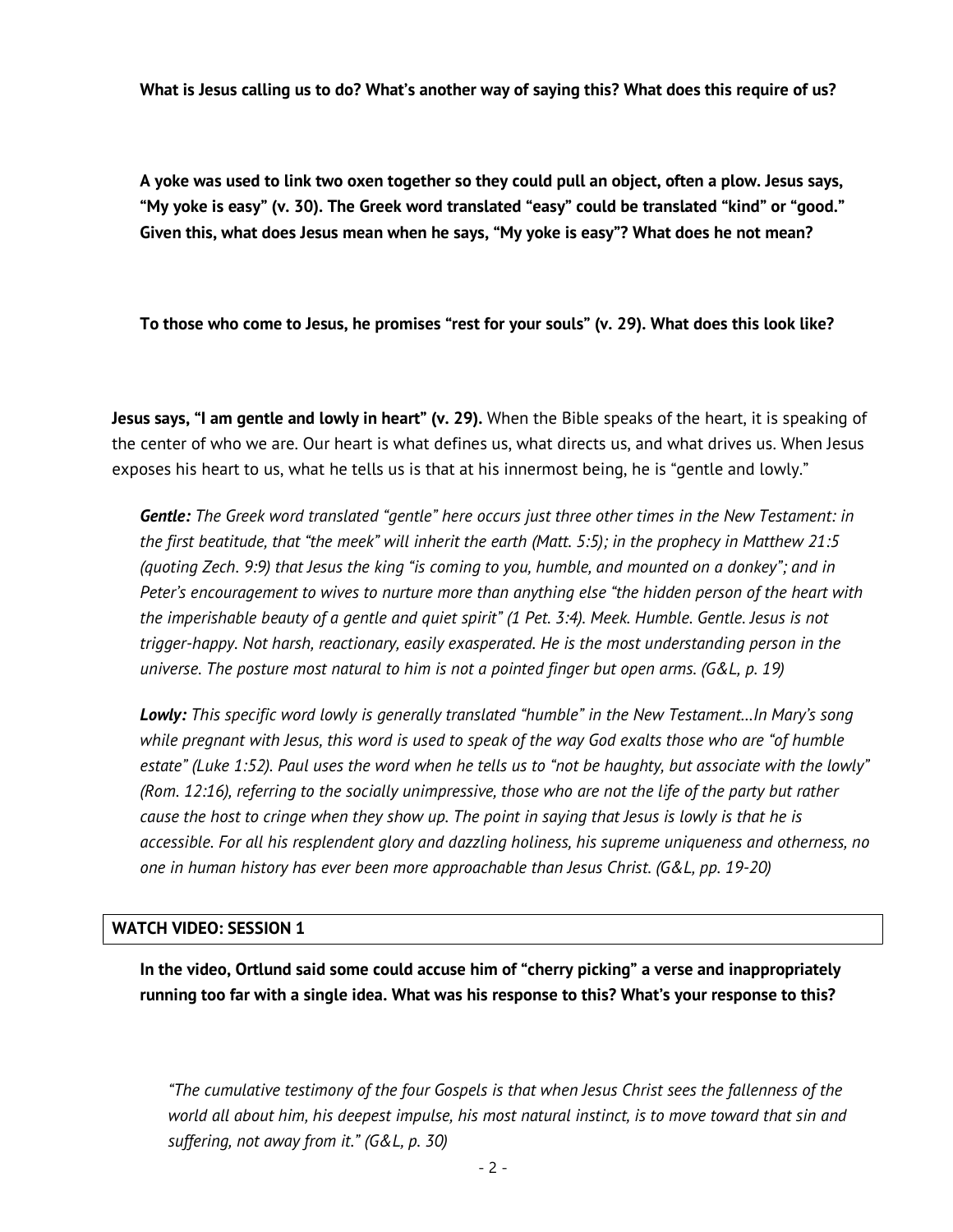## Throughout the Gospels, Jesus' life prove he is "gentle and lowly in heart." For example:

- $\blacksquare$  He offers forgiveness to the paralyzed man before the man even opens his mouth (Matt. 9:2).
- When he sees the crowds "harassed and helpless" he is drawn to heal them (Matt. 9:35-36).
- $\blacksquare$  He is moved with compassion when he sees people in need (Matt. 14:14; 15:32; Mark 6:34).
- Twice we're told of Jesus weeping because of sorrow over another (Luke 19:41; John 11:35).

Does stressing the compassionate love of Christ underemphasize other elements of his character? Why or why not? Will everyone experience Jesus as "gentle and lowly"?

What misconception is Jesus correcting when he describes himself as "gentle and lowly"? How do you find yourself falling prey to that misconception in your own thinking?

"We project onto Jesus our skewed instincts about how the world works. Human nature dictates that the wealthier a person, the more they tend to look down on the poor. The more beautiful a person, the more they are put off by the ugly. And without realizing what we are doing, we quietly assume that one so high and exalted has corresponding difficulty drawing near to the despicable and unclean…[But,] this high and holy Christ does not cringe at reaching out and touching dirty sinners and numbed sufferers. Such embrace is precisely what he loves to do. He cannot bear to hold back." (G&L, pp. 23-24)

#### How do we today experience the same compassionate love Christ demonstrated while on earth?

"The New Testament teaches that we are united to Christ, a union so intimate that whatever our own body parts do, Christ's body can be said to do (1 Cor. 6:15–16). Jesus Christ is closer to you today than he was to the sinners and sufferers he spoke with and touched in his earthly ministry. Through his Spirit, Christ's own heart envelops his people with an embrace nearer and tighter than any physical embrace could ever achieve. His actions on earth in a body reflected his heart; the same heart now acts in the same ways toward us, for we are now his body." (G&L, p. 33)

If we are Christ's body, what must Christ feel when are suffering or experiencing disconnect with God because of our sin? What must he therefore feel when we go to him for healing or forgiveness?

Though now in heaven, Christ is as open and tender in his embrace of sinners as he was on earth: "For we do not have a high priest who is unable to sympathize with our weaknesses, but one who in every respect has been tempted as we are, yet without sin." (Hebrews 4:15)

"The real scandal of Hebrews 4:15, though, is what we are told about why Jesus is so close and with his people in their pain. He has been 'tempted' (or 'tested,' as the word can also denote) 'as we are'—not only